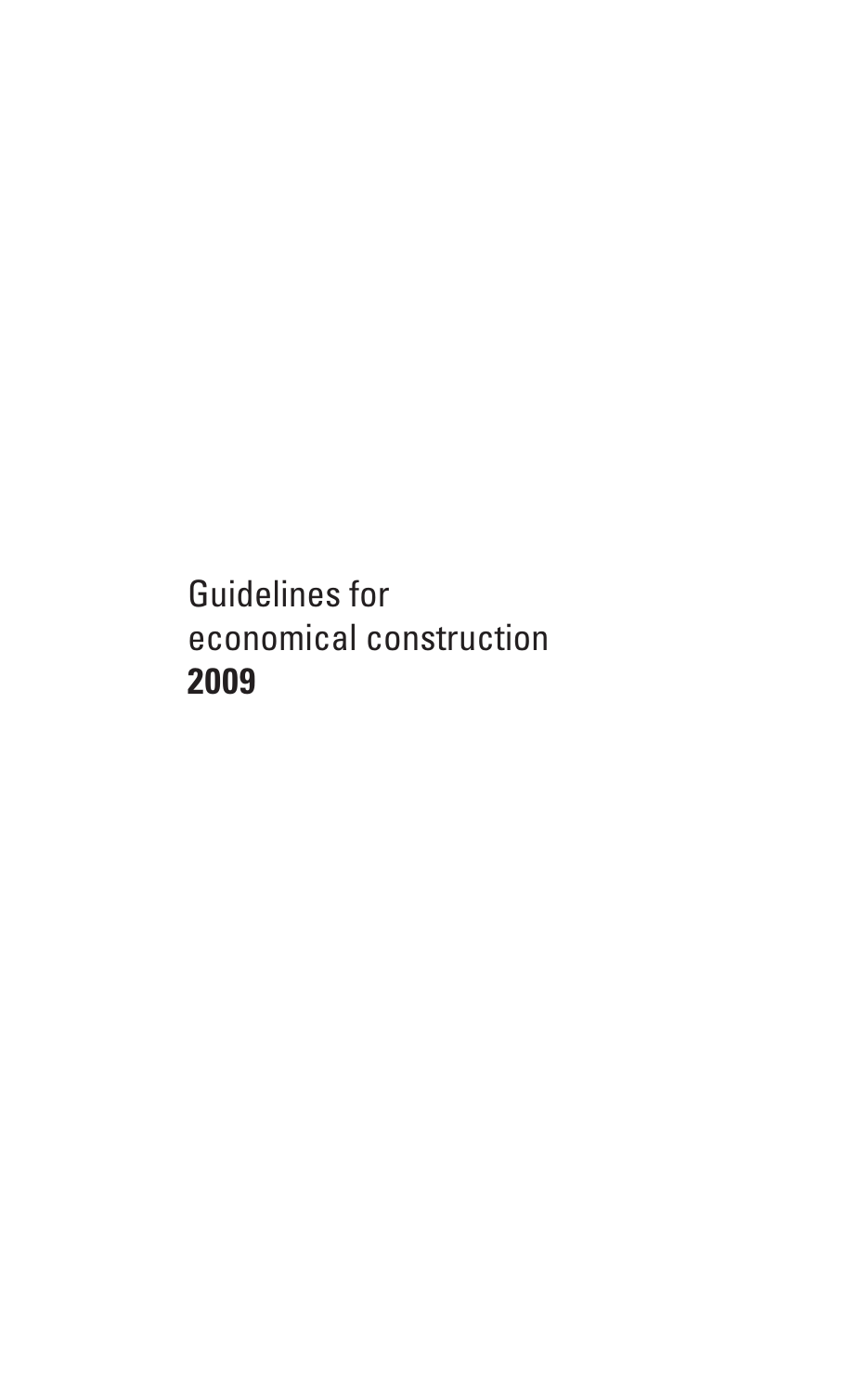# **Imprint**

#### **Publisher**

Magistrat der Stadt Frankfurt am Main Dezernat Planen, Bauen, Wohnen und Grundbesitz – Hochbauamt April 2009

**Editing**

Mathias Linder

**Print** Printline GmbH, Hanau

All rights reserved © 2009 Stadt Frankfurt am Main The magistrate

**Ordering address**

Hochbauamt der Stadt Frankfurt am Main Gerbermühlstrasse 48 60594 Frankfurt am Main 069 212 33269 E-mail: hochbauamt@stadt-frankfurt.de

**Information on the Internet** www.hochbauamt.stadt-frankfurt.de www.stadt-frankfurt.de/energiemanagement

# **Contents**

#### **Purpose and applicability** 4

#### **Types of guidelines** 5

Type A: Municipal resolutions, city council resolutions, standards Type B: Guidelines for minimizing investment costs Type C: Guidelines for minimizing operating costs

#### **Implementing the guidelines** 6

- **1 Building materials** 7
	- **2 Construction**

#### **3 Building services** 11

- 3.1 Heating systems 11
- 3.2 Ventilation 13

8

- 3.3 Air conditioning 15
- 3.4 Sanitary services 15
- 3.5 Electrical system, electric appliances 17
- 3.6 Mechanical systems 18
- 3.7 Measurement, control, and regulating systems 19
- 3.8 Communications equipment 22
- References 23



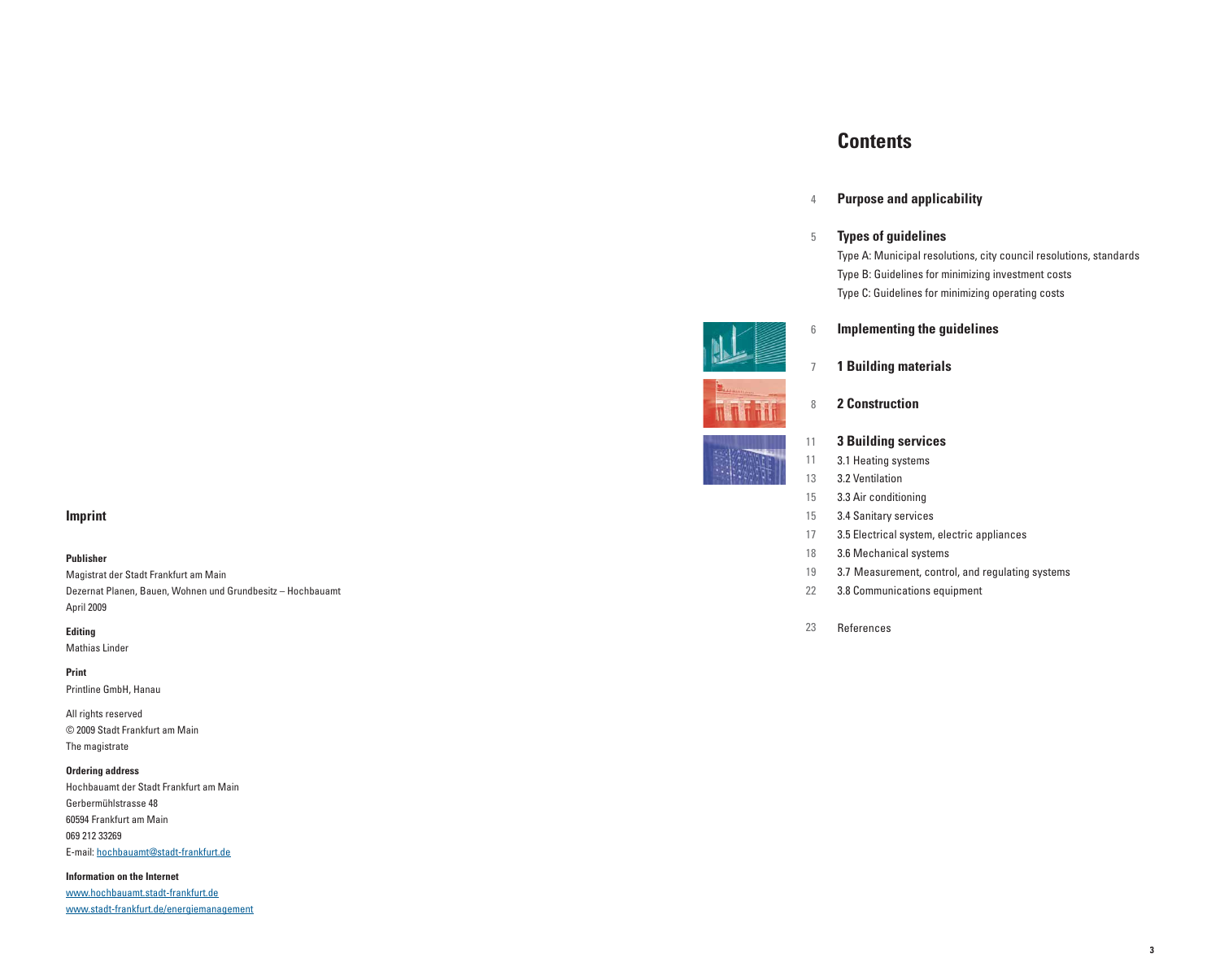# **Purpose and applicability**

The purpose of these guidelines is to take a lifecycle approach to minimizing annual total costs (total capital costs, operating costs, and environmental follow-up costs) over the period of use under consideration. This approach ensures better quality for users and sustainability for the environment.

Additional goals include creating a "barrier–free" Frankfurt to the greatest extent possible, making a local contribution to global climate protection (50% reduction in CO $_{\textrm{\tiny{2}}}$  emissions in Frankfurt am Main by 2010), and planning for the coming climate change (hotter summers, stronger storms, more frequent heavy rains) already evident today.

These guidelines apply to all new construction and renovation projects for city government buildings, city facilities and establishments, as well as for any new buildings constructed for the City of Frankfurt in the framework of PPP activities (StVVB-§2443). However, the guidelines do not imply any obligation to upgrade existing buildings, as long as such an upgrade is not required by law (e.g. in energy conservation legislation).

# **Types of guidelines**

In accordance with the above-mentioned statement of purpose, there are three types of guidelines:

### **Type A: Municipal resolutions, city council resolutions, standards**

Type A guidelines include only the municipal resolutions, city council resolutions, and standards that pertain directly to the above-mentioned statement of purpose. These resolutions and standards must always be adhered to. This list, however, is not exhaustive. Example: DIN 18024 Barrierefreies Bauen (Barrier-free built environment).

#### **Type B: Guidelines for minimizing investment costs**

A section of the guidelines aims to reduce both investment costs and follow-up costs. In the interests of cost-effectiveness, these guidelines are to be adhered to even when it conflicts with the interests of the planners (reducing their fees, for instance). Example: limiting or reducing the installed load in lighting systems.

### **Type C: Guidelines for minimizing operating costs**

Some measures for minimizing operating costs require increased investment costs. In type C guidelines, however, these additional costs generally amortize over the service life.

Example: use of a condensation boiler.

It is permissible to deviate from the Type B and C guidelines if an economic advantage can be demonstrated in the total cost calculation

www.stadt-frankfurt.de/energiemanagement -> Rechenverfahren.

In preparing the calculation, environmental impact costs of 50  $\in$ /t CO<sub>2</sub> are to be added (climate protection contribution). Any deviation from the guidelines must be justified in writing on the accompanying checklist.

In construction projects of the same type, the economic comparison should be performed initially as a fundamental analysis. These results are then applied to the follow-up measures.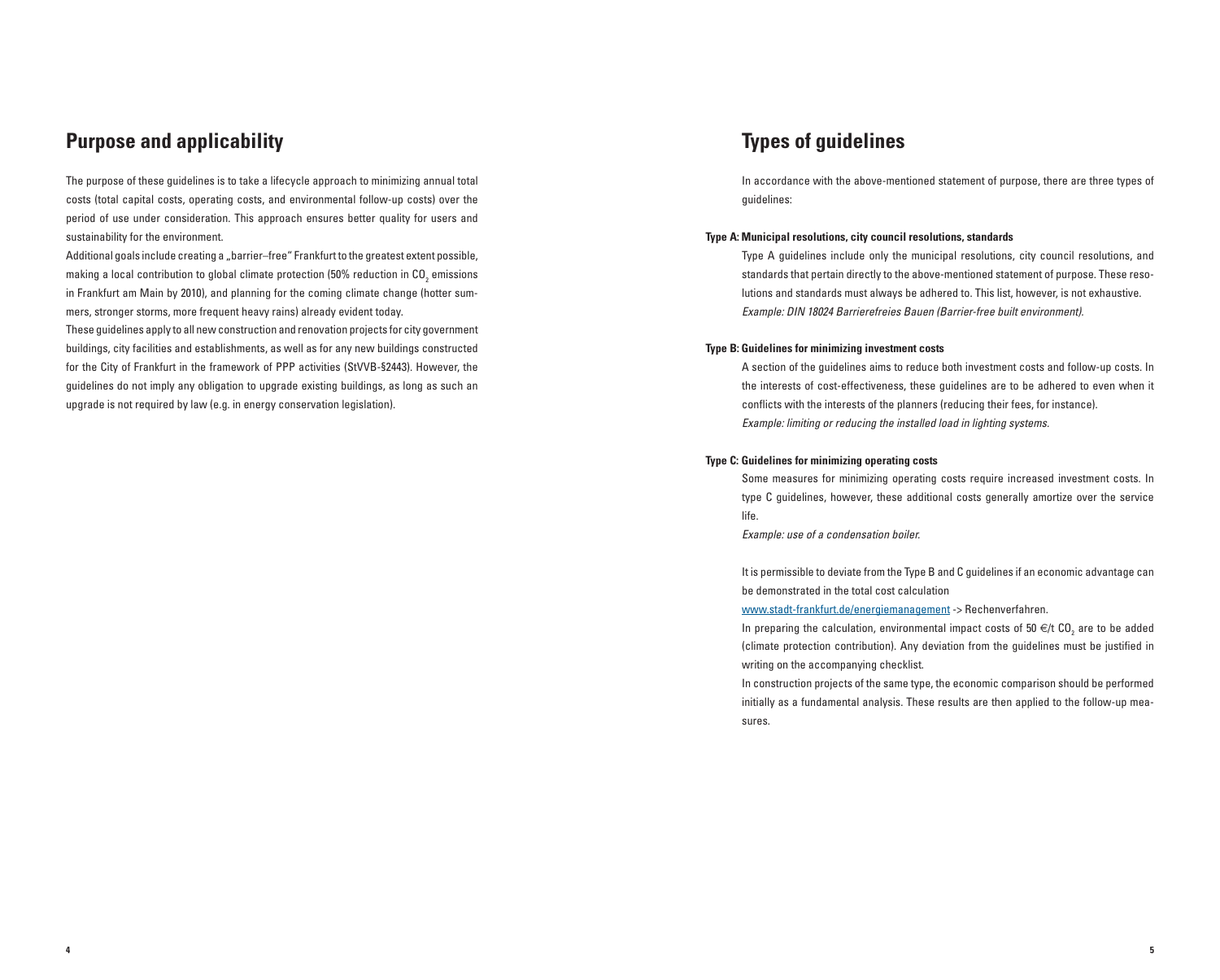

# **Implementing the guidelines**

The following guidelines shall serve as the basis for all architectural and engineering tasks. The project management shall ensure adherence to this guideline using a checklist at three milestones (once pre-planning is complete, once the building specifications are complete, and following hand-over of the completed project). The guidelines reflect the current state of the art and will be updated annually

(www.stadt-frankfurt.de/energiemanagement). They expand upon existing standards and codes, but are not a substitute for professional, project-based planning.

Careful, coordinated planning developed among a team of specialist planners is critical to achieving economical construction. To this end, the architect/project lead gets both users and specialist planners involved as early as the pre-planning stage, in order to develop an economically optimized total building concept based on user requirements (defined with the help of the users) and local conditions that fits the budget of the financing entity. Whenever possible, the fee should not be linked to the actual costs, but rather agreed upon as a lump sum. A bonus shall be awarded if final costs come in lower than the initial estimate and a penalty shall be levied if the estimate is exceeded.

The planning targets (key values, building and services concepts, and project costs) should be stated in a target agreement, which shall be updated over the course of the planning process. The current status of the project shall be documented in the IPASS software in a timely manner.

Project management must ensure that the building and building services planners prepare user and operator instructions that are comprehensive and easily understandable for all building systems to ensure that projected cost targets are met once the building is put into operation. Furthermore, users should receive comprehensive instruction. All of the documents should be generated in standard file formats (.dxf, .dwg, .doc, .xls, .pdf, .jpg). The documentation must adhere to the City of Frankfurt's Hochbauamt documentation specifications (www.stadt-frankfurt.de/energiemanagement/dok.htm).

# **1 Building materials**

- **A. Municipal resolutions, city council resolutions, standards** The following materials may not be used:
- a) Components made of non-FSC-certified tropical woods (Forest Stewardship Council, www.fsc-deutschland.de, MB 2561 of 12/8/1989)
- b) The following building components made of polyvinyl chloride (PVC): Water supply and drainage pipes, flooring, wallpaper, window and door moldings, electric wiring, and ducting. As a rule, halogen-free cable shall be used, except in the case of partial renovation of existing facilities containing PVC cables or buried cables (MB 525 of 2/16/1990).
- c) Only construction materials that have a high degree of health and environmental compatibility should be used. Examples of materials that should not be used are those containing asbestos or PCBs and materials manufactured using chlorofluorocarbons (e.g. CFCfoamed panels).
- d) Synthetic mineral fibers must be completely isolated from interior air and must be in compliance with bio-solubility approval criteria.

# **C. Guidelines for minimizing operating costs**

- a) If external insulation is not possible (e.g. on historic buildings) mineral building materials should be used for interior insulation whenever possible. 120 mm mineral foam panels with an R-value of 045 are standard. A structural engineer shall plan and calculate the mounting details.
- b) Building materials manufactured with the least possible use and content of formaldehyde.
- c) All structural measures possible should be used to protect wood. Chemical wood treatments are to be limited solely to what is necessary. Chemical wood treatments are to be avoided in interiors.
- d) Solvent-free surface treatments, finishes, and adhesives are to be used whenever possible. If substances containing small amounts of solvents have to be used, they should carry the "schadstoffarm" (low toxicity) environmental seal (see also 3.2 Ventilation).
- e) To reduce maintenance costs, wooden windows with aluminum exterior cladding should be used.
- f) Easily disassembled and recyclable assemblies should be used if they are available at competitive prices. This applies to tubing, ducts, and pipes in particular. Disassembly and disposal costs shall be taken into account when comparing the economic viability of different solutions.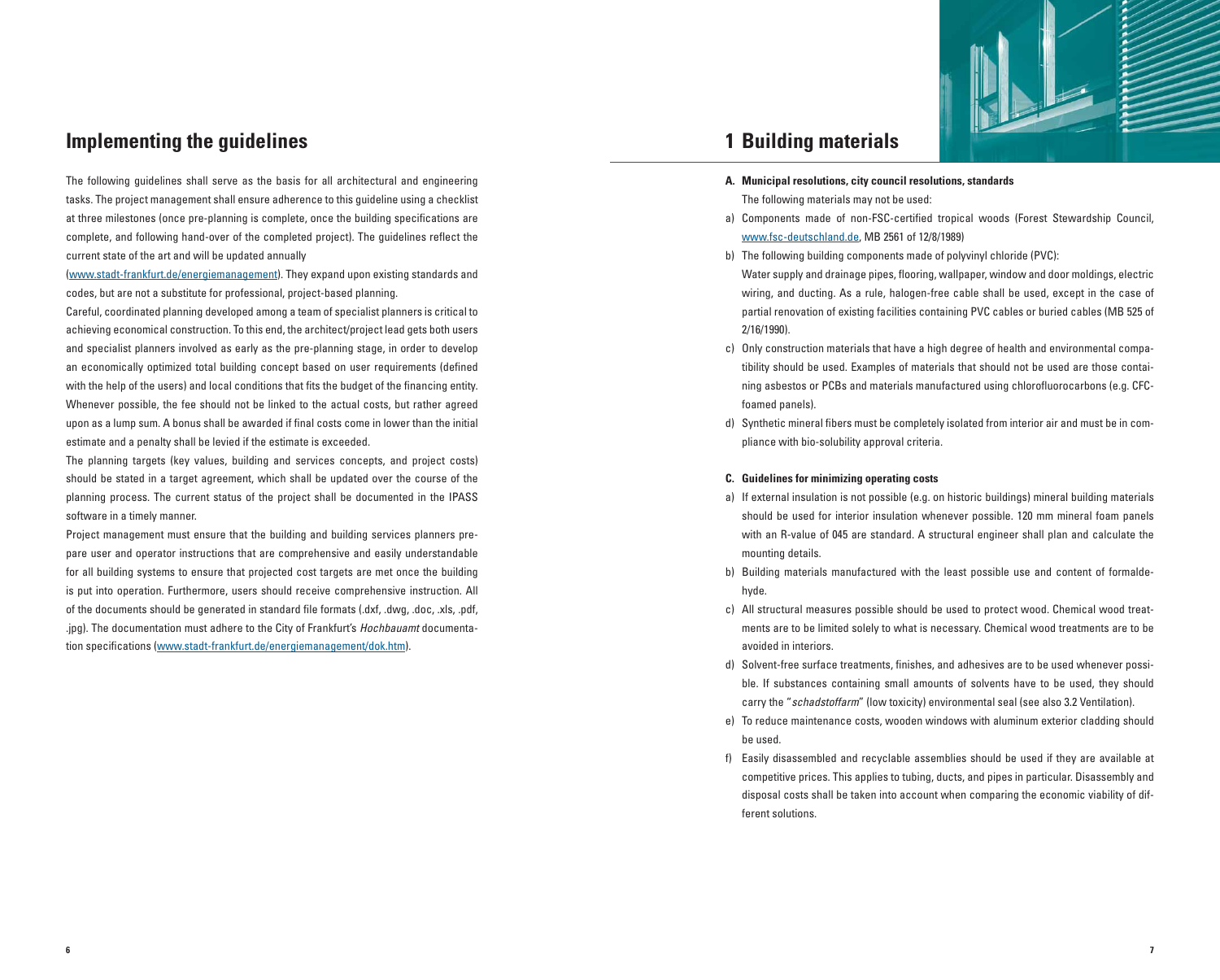

# **2 Construction**

# **A. Municipal resolutions, city council resolutions, standards**

- a) New city buildings shall be built to the passive house standard and shall be designed as such (among other things, buildings shall have an annual heating demand of < 15 kWh/ m²a, www.passiv.de). Justification is required if this standard cannot be achieved. In every case, the applicable minimum standard is 30% better energy efficiency than the EnEV 2007 requirement.
- b) In the renovation of city buildings, passive house components are to be used (insulation, windows, ventilation with heat recovery >75 %). The passive house standard shall be the goal. Justification is required if this standard cannot be achieved. In every case, the applic able minimum standard is 30% better energy efficiency than the EnEV requirement. This should also be the goal for protected historic buildings, while observing historic preservation requirements (StVVB §2443 of 9/6/2007). The following key values generally apply: exterior wall U <= 0.2 W/m²K, roof U <= 0.15 W/m²K, floor/cellar ceiling U <= 0.3 W/m²K, interior insulation U  $\lt$  = 0.3 W/m<sup>2</sup>K, windows and doors U  $\lt$  = 0.8 W/m<sup>2</sup>K, glazing U  $\lt$  = 0.7 W/ m²K. This yields the following minimum insulation thicknesses at an R-value of 035: exterior wall >= 16 cm, roof >= 25 cm, floor/cellar ceiling >= 10 cm, interior insulation >= 10 cm.
- c) DIN 18024 Barrierefreies Bauen speziell Teil 2 Planungsgrundlagen für öffentlich zugängige Gebäude (Barrier-free built environment, Part 2 Planning Basics for Public Buildings) shall be adhered to (current version: DIN 18030). Furthermore, the Hessische Behinderten-Gleichstellungsgesetz (Act on Equal Access for the Disabled, HessBGG) must be observed. Any limited, individual exceptions to these regulations should be outlined in the construction and financing documentation.
- d) In new construction and additions to existing buildings, lavatory facilities are to be equipped for people with physical disabilities in accordance with AMEV directive Sanitärbau 95, Annex 4.
- e) In keeping with EnEV, summer thermal protection in accordance with DIN 4108 T2 must always be demonstrable.
- f) In new construction and roof renovation, the construction of photovoltaic systems should always be taken into consideration. If the building owner decides against installing a photovoltaic system, the roof area should be made available to investors (StVVB § 1491 of 3/1/2007). All roof surfaces suitable for solar energy exploitation (based on geographic orientation) should be structurally designed to be able to accommodate a solar or photovoltaic array (slanted roof: additional 25 kg/m² of load bearing capacity, flat roof: additional point load bearing capacity of 30 kg on a gravel roofs, otherwise an additional surface load bearing capacity of 60 kg/m².) This static reserve is not necessary for photovoltaic systems integrated into the roof membrane. Shafts/hollow pipes should be provided for wiring.
- g) Major school and day care center renovations, as well as fire safety renovations should include an analysis of whether necessary energy-saving measures can be performed at the same time. For example, when replacing windows, uninsulated façades must be renovated at the same time (Energiespar-Offensive, 12 Punkte-Plan für Kitas und Schulen).

h) Rooms should adhere to the target reverberation times specified in DIN 18041 no. 4.3.2 without disconnecting the storage mass of the ceilings. This can usually be achieved in classrooms by applying rear-ventilated sound absorbing materials to the edges of the ceiling. Furthermore, to prevent flutter echoes, walls should be fitted with noise-dissipating bulletin boards or perforated panels – at least the wall opposite the blackboard and, if possible, the walls adjacent to the hallways.

# **B. Guidelines for minimizing investment costs**

- a) Economical key values based on GIA/NIA and GIV/NIA should be used. The goal should be the target values specified in the Dienstanweisung Bau des Landes Hessen (e.g. for schools,  $GIA \le 1.75$  x HNF, BRI  $\le 6$  x HNF).
- b) Construction should be carried out such that the impact of thermal bridges on U values is a maximum of 0.05 W/m²K, in accordance with EnEV.
- c) Rooms should be naturally lighted and ventilated to the greatest extent possible. This also applies to passive houses outside of the heating season.
- d) For natural ventilation in classrooms, window casements of at least  $0.1$  m<sup>2</sup> per seat should be used when cross ventilation is available, and at least 0.3 m² per seat should be used when there is no cross ventilation, even when a mechanical ventilation system is in use (passive house).
- e) Window surfaces should be optimized with respect to lighting, ventilation, safety, solar protection, and glass cleaning. Costs saved for certain windows must be balanced against possible increased cleaning costs, such as those incurred when lifts are required for cleaning.
- f) The following minimum reflection coefficients apply to interior surfaces: ceiling > 0.8, walls > 0.5, floor > 0.3 (calculated according to DIN 5036 Part 4, AMEV-Beleuchtung 2000).
- g) To avoid overheating in the summer, adequate heat-storing mass should be coupled to the rooms (for instance, suspended ceilings should not be used, massive interior walls and latent heat storage structures should be built) and should be designed to allow cooling (night cooling). Acoustics should also be taken into consideration. Any acoustic elements required can be rear-ventilated.
- h) Rooms with high internal loads (e.g. computer rooms, server rooms, or kitchens) should be located on the north side of the building whenever possible or in naturally ventilated basement rooms.
- i) Due to potentially high costs, preventive fire protection should be considered early on in the planning process. Clever designs can help to avoid costly smoke and heat control systems, fire flaps, overpressure ventilated elevator lobbies, and motor driven fire doors, which are especially prone to break down in schools.
- j) Planning concepts that minimize building services and their controls should be preferred (low-tech to minimize operation and maintenance costs).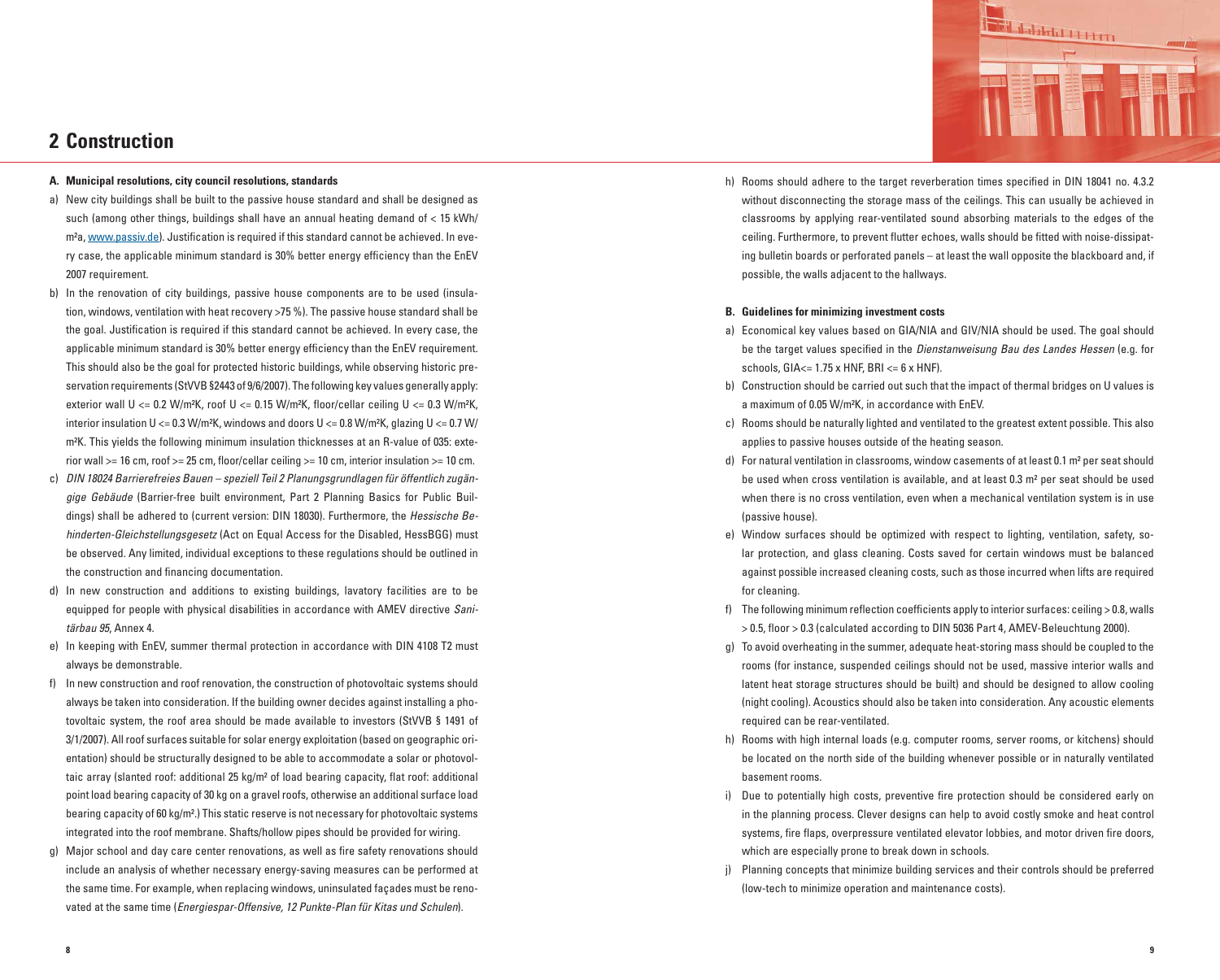### **C. Guidelines for minimizing operating costs**

- a) New construction and additions to existing structures should include adequately large unheated vestibules. Doors should be equipped with automatic closing mechanisms (without stops). However, especially in day care centers and elementary schools, children must be able to open the doors unassisted. Motor-driven doors should be avoided wherever possible.
- b) Blower door tests to establish the air-tightness of the building envelope in accordance with EnEV shall be performed in new buildings and total renovations (for buildings built to the passive house standard,  $N50 \le 0.6/h$ , otherwise n50  $\le 1.0/h$ ). Leaks should be located using thermographic images whenever possible.
- c) Radiators should not be put behind glazed surfaces even windows that extend all the way to the floor; use triple glazed solar glass instead.
- d) The daylight quotient (the relationship between inside and outside light intensity calculated according to DIN 18599-4) should be at least 5 % in all locations where 300 lux or more is required and at least 3 % in corridors and stairwells. This can usually be accomplished when the surface area of the windows exceeds the surface area of the floor by 15 %, room depth is not greater than 7 m, lintels are minimized, and windows are placed above doors to the corridor.
- e) As a general rule, effective external solar protection for useful area should be used (permeability factor b < 0.2 according to VDI 2078). Solar protection equipment must be adjustable, so that artificial light is not needed, even when it is set to provide maximum protection. This can usually be accomplished with two-part, tiltable, reflective external blinds that adjust to the position of the sun.
- f) Necessary solar protection systems must be motor-controlled via a weather station (temperature sensor, irradiation sensor, and wind monitor) and designed to withstand wind speeds of at least 13 m/s (using rigid tracks). Solar protection should not be used when heating is in use (to maximize passive solar energy yield). Adequate rear ventilation should always be used, and it should also function at times when the facility is not in use. The systems have to be able to be cleaned.
- g) In addition, adequately large night ventilation flaps with suitable tamper-resistance and screens should be installed to prevent overheating in classrooms and group rooms in the summer.
- h) Flat roofs have to have a minimum slope of 2%.
- i) Large-scale construction projects (> 100,000 €) should use their own electricity and water-consumption meters. In general contractor projects at least, the contractor shall cover the cost of power and water consumed during construction and calculate these costs into the bid.
- j) Due to more frequent heavy rainfall events expected in the future, doors and windows should be installed at least 20 cm above street level (ramps shall be provided for wheelchair accessibility).

# **3 Building services**

#### **3.1 Heating systems**

#### **A. Municipal resolutions, city council resolutions, standards**

- a) Heating distribution and hot water lines as well as fittings are to be insulated in accordance with Annex 5, Table 1 of the Energiesparverordnung (EnEV 2007).
- b) When heating plants are being built or renovated, the possibility of using a cogeneration unit or wood-fired furnace should be examined. The contracted cogeneration plant planners should have a copy of the reference planning documents (Energiespar-Offensive, 12 Punkte-Plan für Kitas und Schulen).

### **B. Guidelines for minimizing investment costs**

When heating systems are installed in existing buildings, the reference power at design temperature (-12°C), either measured or determined through regression, shall serve as a basis. For new installations, the conditions in DIN 4701 (no pre-heating reserve, less air exchange) should be used rather than those in DIN EN 12831. The derived value should not be exceeded in order to minimize the investment costs, demand charge, and stand-by losses.

## **C. Guidelines for minimizing operating costs**

For all technical systems that require maintenance (especially cogeneration units), maintenance contracts covering the projected service life of the system (min. 10 years) should be procured as well to determine which tender is the most economical when the operating phase is also taken into consideration. A price escalation clause for labor and material costs shall also be included.

## **3.1.1 Heat supply**

- a) When gas is used for heating, condensation boilers should be used (or condensation water heaters).
- b) In wood-fired heating systems, the *Blauer Engel* emission threshold values shall be adhered to (www.blauer-engel.de, soot emission value of  $20-25$  mg/m<sup>3</sup> exhaust gas). The goal should be to cut this value in half. In large plants, an emission value of less than 15 mg/m<sup>3</sup> should be adhered to.
- c) In outdoor swimming pools, the pool water is to be heated (to the extent necessary) with solar collectors.
- d) The feasibility of using solar heating for water in gyms and sports facilities must be assessed. Solar heating allows boilers to be switched off in the summer (saving standby losses, electricity for pumps, and heat losses in the mains connection.
- e) Cogeneration units, geothermal probes, wood-fired systems, and solar collectors should, as a rule, be equipped with heat meters.
- f) Electric coil heaters are usually uneconomical, even in temporary facilities (such as temporary container units) due to the high power requirements (heating during peak rate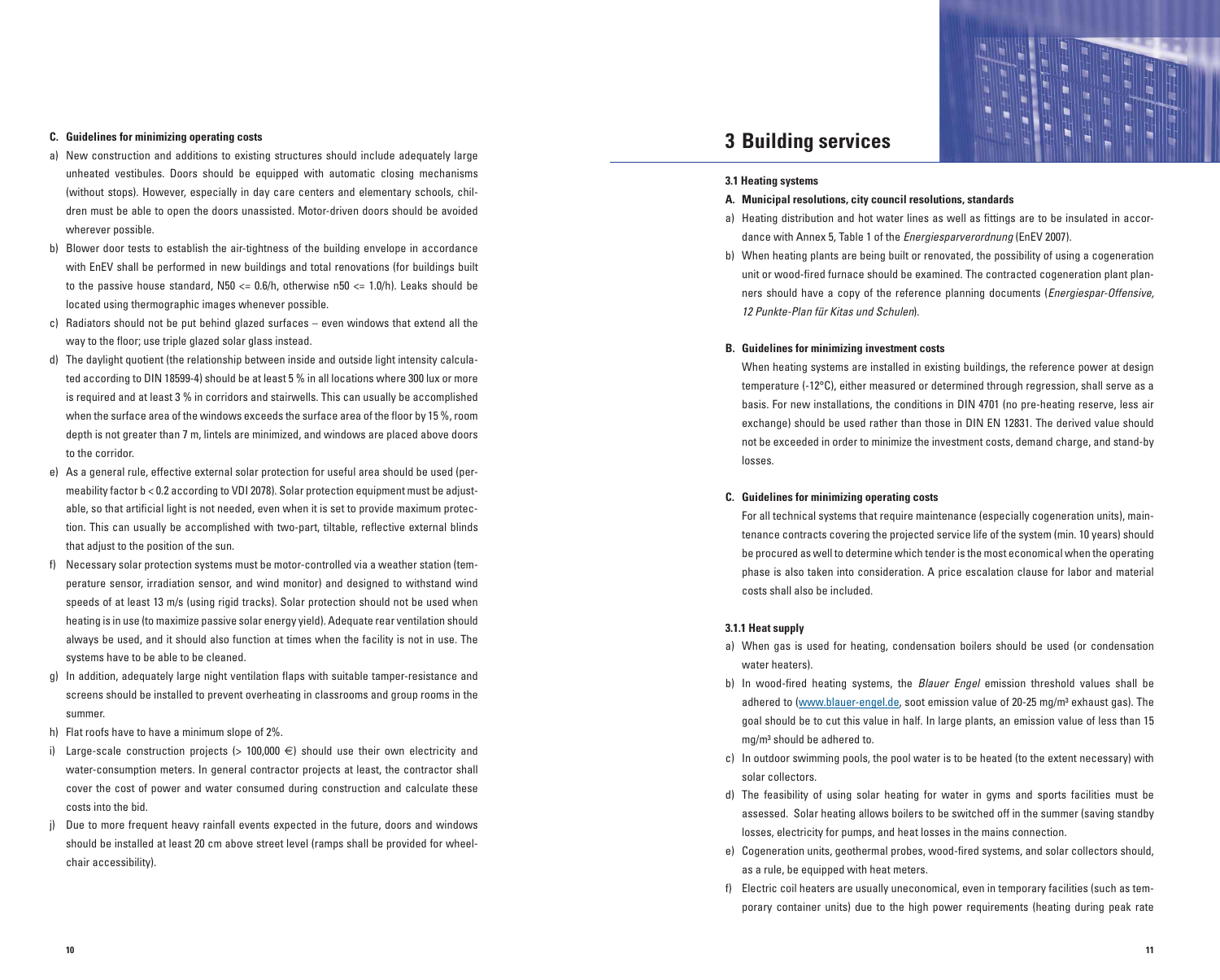

hours). Thus, generally gas heating should be used or, if gas is not economical, an off-peak electric heating system.

## **3.1.2 Heat distribution**

- a) There should be a string regulator for every individual building. They should be divided into two heating circuits (N-E and S-W). For reasons of economy, each group should have an output of at least 30 kW.
- b) Depending on demand, additional heating circuits should be installed (such as administration facilities, gyms with showers and locker rooms, auditoriums).
- c) New radiators should be designed to a maximum of  $60^{\circ}C/40^{\circ}C$ . A low return temperature is especially important to utilize the calorific value to the fullest. To ease cleaning, radiators should be installed on walls, and the connection should run through the wall.
- d) In new buildings, radiators should not be placed in front of glass surfaces; in renovations, radiators positioned near glass should be fitted with effective radiation shielding. In buildings constructed to the passive house standard, radiators do not have to be placed under windows, but they may (if needed at all) be placed on inside walls of rooms (see 2.C.c).
- e) In general, passive house school buildings and daycare centers that have a temperature requirement greater than 17 degrees must have one radiator per room (generally only on when users are not in the room).
- f) Controllers should include a user-friendly night, weekend, and holiday heat reduction system. Outside of use periods boilers and heat circuit pumps should be switched off at outdoor temperatures of greater than 5°C.
- g) The controller shall be equipped with an optimization program to ensure the most energysaving adjustment of the control characteristics, heating-up moment, and the coolingdown moment.
- h) As a rule, energy efficiency class A pumps (eff1) should be used. All pumps subject to changes in demand should be equipped with a timer switch and a speed regulator (pumps must be protected against frost). The appropriate setting for the site must be checked during final inspection and handover. If a controller is used, the error reporting function of the pump controller can be overridden.
- i) For rooms used differently at different times (such as classrooms in schools), each room is required to have its own controls (except passive house schools). They should also be divided into two heating circuits (N-E and S-W).
- j) Generally, all individually adjustable radiators must be equipped in advance with lockable reverse-flow fittings and a valve adjustment knob with a readable preset position.
- k) When individual room controls are used, open windows should be detected by the sudden temperature drop, causing a drop in heating. If a window that has been open for some time triggers the frost protection system, the caretaker should receive an alert. Temperature sensors are to be placed at an adequate distance (> 1m) from doors and windows.
- l) If individual room controls are not used, preset thermostat valves should be installed (preset values: max = target temperature, min = frost protection =  $5^{\circ}$ C). Maximum and

minimum settings should only be adjustable by custodial personnel. The radiator has to be able to be switched off or adjusted using the thermostat valve or the return flow fitting.

- m) A heating system should only be accepted from the contractor when it is accompanied by a detailed record of proper hydraulic adjustment. While the above point is an ancillary service in the VOB, it must still be explicitly listed as a position in the project specifications.
- n) While heating systems are being adjusted, the target heating temperature specifications in the AMEV-Richtlinie Heizbetrieb 2001 are to be set (e.g. offices and classrooms 20°C, connecting corridors and stairwells 12°C, lavatories 15°C, gyms 18°C, locker and shower rooms 22°C).
- o) The heating controls must be set only to allow heating when outside temperatures are less than 15°C (AMEV-Heizbetrieb 2001).

# **3.2 Ventilation**

- **A. Municipal resolutions, city council resolutions, standards**
- a) Concentrations of hazardous substances must be kept below legal limits, especially in classrooms and labs. Ventilation concepts should be developed to keep concentrations below these limits. Generally, ventilation systems should be "simple ventilation systems" (THM-C0 according to DIN 13779).



b) In the renovation of city buildings, passive house components are to be used (ventilation with heat recovery, heat recovery rate of for dry air >75 %, StVVB §2443 of 9/6/2007). A heat recovery rate of > 80% is recommended.

### **B. Guidelines for minimizing investment costs**

- a) The volume of air and the portion of outside air are to be limited to the minimum amount necessary (usually RAL 4 according to DIN EN 13779; i.e., 5.5 l/Ps or 20 m<sup>3</sup>/Ph). The design should be based on a standard/average number of occupants. Temporary additional/ peak emissions shall be extracted via window ventilation. A bypass for the heat recovery system is to be used to handle high thermal loads. Extract air from other rooms, such as classrooms, locker rooms, etc., should be used – to the extent that good hygiene permits – to ventilate storage areas, hallways, showers, and toilets, where CO $_{\rm 2}$  concentrations in the air play a secondary role.
- b) Fire protection flaps shall be avoided wherever possible with a well planned ducting system. Thus, the fire protection concept should be developed in the preliminary design phase.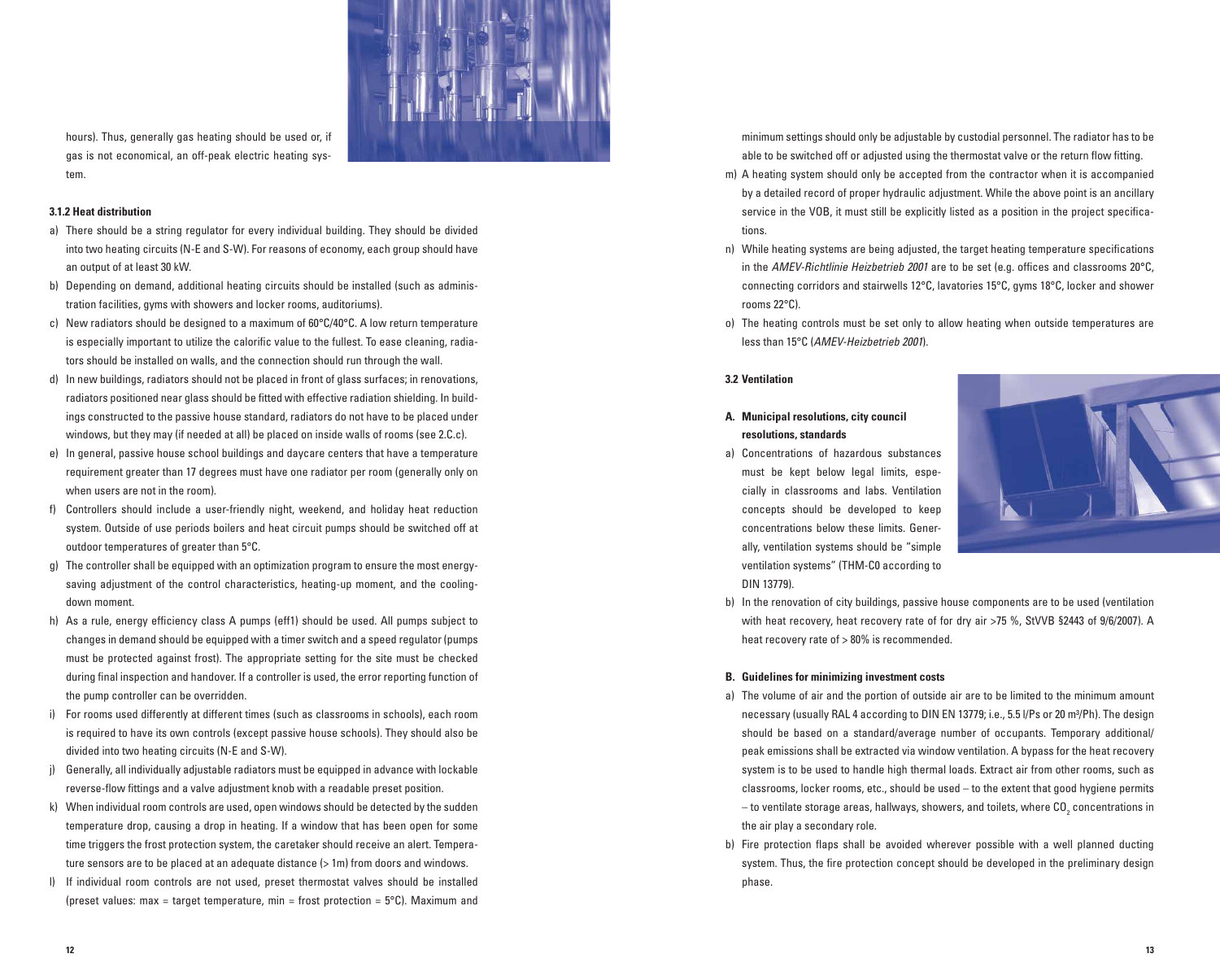## **C. Guidelines for minimizing operating costs**

- a) According to the DIN 13779 standard, ventilation systems should generally be built to the requirement lower threshold *üblich* (requiar), *normal* (normal), or *standard* (standard). In other words, systems in their operational status have to comply with efficiency class SFP 1 or SFP 2 (standard), and corresponding pressure loss values according to tables A4 and A5 (normal to low) have to be preset. Usually, the specific consumption rate has to be < 0.45 Wh/m³ (required in the passive house standard).
- b) Controllers are usually RAL-C3-compliant, DIN 13779-compliant (timed) or better. User-operated switches should be limited to a maximum duration of 3 hours (special classrooms: 45 minutes).
- c) The limit values specified in Leitfaden elektrische Energie im Hochbau des Landes Hessen (LEE, July 2000 edition) must be adhered to; the target values should serve as goals (such as ventilation in a non-smoking office with normal equipment; limit value 3 kWh/m<sup>2</sup>a, target value 1.5 kWh/m<sup>2</sup>a).
- d) Ventilation motors of more than 200 W should generally be fitted with speed controllers and a direct drive.
- e) In ventilation systems subject to significantly varying use requirements (such as auditoriums), the user has to be able to easily adjust the system to the actual conditions (number of occupants, room temperature, etc.) via speed regulators for the motors and by adjusting the amount of outside air. Generally, the system should be controlled based on air quality (CO<sub>2</sub>). For pools and shower rooms, humidistats or timers should be used to control the ventilation.
- f) For heating, the system must be able to be pre-warmed prior to use in circulation mode.
- g) For hygienic reasons, regenerative heat recovery in which there is a danger of transferring toxic substances between fresh air and exhaust air should not be used in schools and kindergartens.
- h) Compact filters must not be used if possible due to their small filter surface area, which causes higher pressure losses and shorter maintenance intervals.
- i) The thermal insulation [U] / thermal bridge factor [Kb] for indoor ventilation equipment should be at least T3/TB3 and for outdoor equipment at least T2/TB2 (see RLT Richtlinie 01).
- j) Ventilation in passive house buildings is to be controlled according to the occupancy plan. During operation fresh air is generally only to be heated via the heat recovery unit.
- k) Rooms shall be pre-ventilated approximately one hour prior to use to meet the ventilation requirement during periods of non-use in accordance with DIN 13779 (p.20).

### **3.3 Air conditioning**

#### **A. Municipal resolutions, city council resolutions, standards**

a) If active cooling is necessary, renewable energy should be used, such as photovoltaics or ground probes (StVVB §2443 on 09/06/2007).



#### **B. Guidelines for minimizing investment costs**

- a) Air conditioning devices should be avoided (by reducing glazed areas, solar protection, arrangement of heat-storing mass, night ventilation, placement of areas that require cooling on the north side of the building or in the cellar.
- b) When air conditioning is necessary, the first options that should be considered are night ventilation and adiabatic cooling (of extract air). Drinking water shall not be used for air conditioning.
- c) Air conditioning controls are to be set so that they cannot be switched on until the room temperature reaches 26°C (target temperature for computer rooms: 27°C).

#### **C. Guidelines for minimizing operating costs**

- a) If active air conditioning is necessary and piped heating from a cogeneration plant is available, the use of absorption refrigeration should be assessed.
- b) For air conditioning, the target indoor temperature should be adjusted on a sliding scale that tracks outdoor temperature (above 29°C: indoor target temperature = outdoor temperature – 3 K).
- c) Air conditioning should only be possible when solar protection is activated in the area to be cooled.
- d) For conservational applications (such as museums) target humidity and temperature should be adjusted seasonally. The rate of change of temperature and humidity should be limited depending on use requirements (e.g.  $\Delta$  F < 1 %/day).

#### **3.4 Sanitary services**

### **B. Guidelines for minimizing investment costs**

- a) Sinks for hand washing should only have cold water taps, especially in cleaning rooms.
- b) Hot water tanks should only be installed if need is demonstrated (no reserve; if possible, only small systems with a maximum of 400 I capacity in accordance with DVGW-Arbeitsblatt  $W$  551) and should be installed as close to the point of use as possible. In existing buildings, measurements must be taken beforehand to determine hot water demand.

#### **C. Guidelines for minimizing operating costs**

- a) Drinking water pipes should generally be made of stainless steel (taking fire load into account, exception for plumbing installed over the walls).
- b) Toilets should be wall-mounted to lower cleaning costs.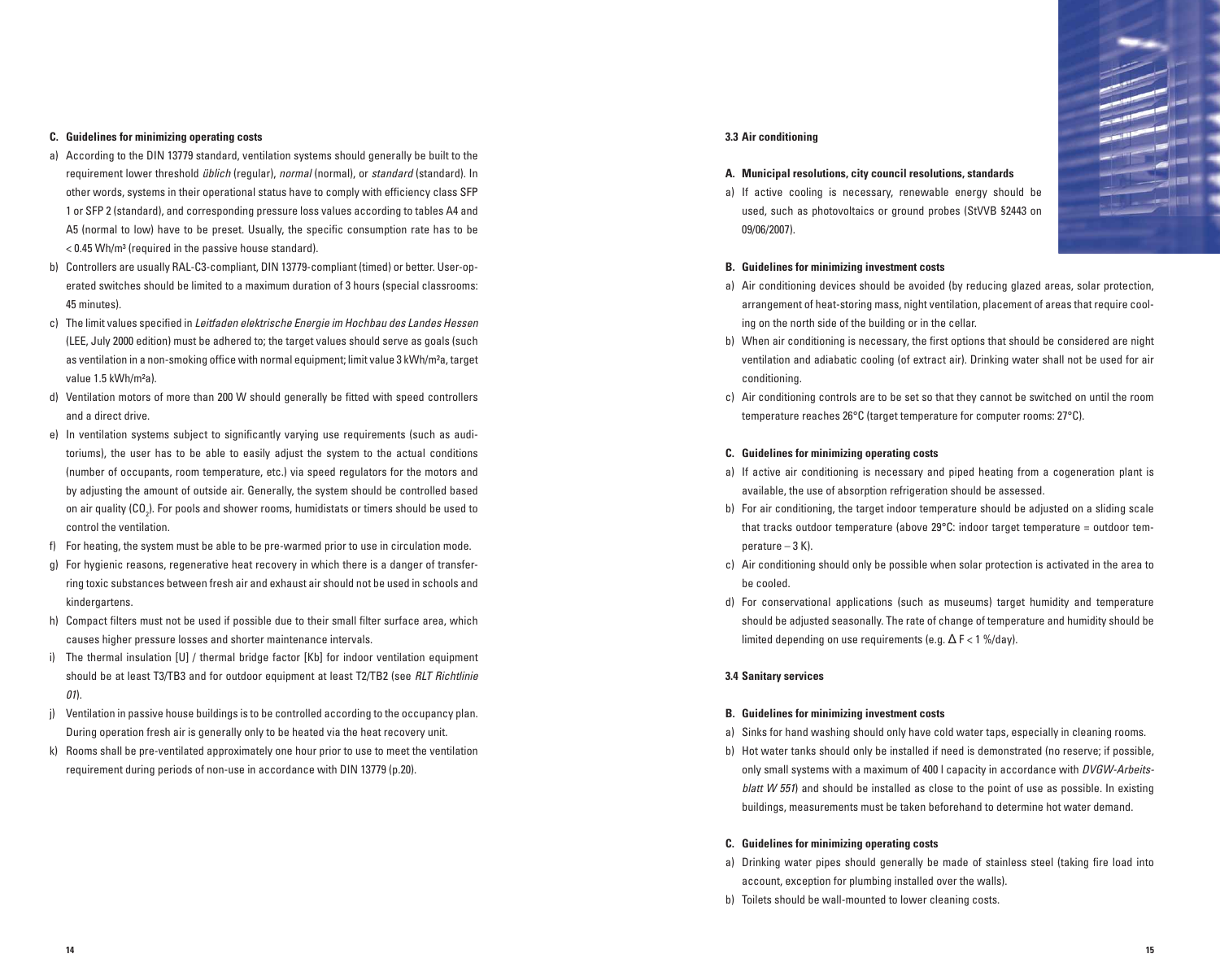- c) Toilet seats are to be installed with stable fittings (fully penetrating shaft-hinges).
- d) Only flushing tanks with stop buttons or separate buttons for small-quantity flushes and user instructions are to be used.
- e) Flushing tanks may only have a 4.5 liter capacity (except in existing buildings).
- f) In buildings with more than five urinals and more than 30 uses per day, all of the urinals must be individual dry-flush urinals, unless users provide an adequate justification not to use them.
- g) Aerators are to be installed on sinks (max. 5 l/min).
- h) Only shower heads with a maximum of 7 l/min and a full stream are to be installed.
- i) Sinks and showers should be fitted with self-closing taps. Sinks should have a running time of 5 seconds and showers 40 seconds. The taps must be fitted with filters to eliminate any foreign objects.
- j) To prevent legionnaire's disease only "fresh water" stations are to be installed (see DST note 17). In isolated, seldom-used showers (common areas, kitchens, and daycare centers) small flow heaters (4-5 kW) are often economical.
- k) Electric hot water tanks should be avoided due to the high stand-by losses. Instead, the smallest flow-through heaters (3.5 kW) should be used.
- l) For large boilers or long hot water pipes and low hot water demand, a separate heating system for the hot water tank should be considered (such as a condensation heater).
- m) The hot water heater pump and the circulation pumps must meet energy efficiency class A and be controlled by a timer (and possibly a contact thermostat). DVGW-Arbeitsblatt 551 should be observed.
- n) The water supply line from the manifold to the toilets and, if necessary, the urinals must be laid separately to make it easier to switch to rainwater.
- o) If high potable water demand is great  $(560 \text{ m}^3/\text{a})$ , a study of economical rainwater and potable water use must be carried out. For outdoor watering (sports and park facilities, etc.), rainwater use is usually economical if sufficiently large roof areas are available.
- p) Pipes and special rainwater pipes must be installed for easy access to simplify maintenance and subsequent replacement. In passive house buildings with external insulation, these water pipes must be mounted on the building façade.
- q) Due to more frequent heavy rainfall events in the future, a check valve must be installed at least 20 cm above street level.



### **3.5 Electrical system, electric appliances**

**A. Municipal resolutions, city council resolutions, standards** In schools and daycare centers, conventional light bulbs can no longer be used. In large renovation projects, old fluorescent bulbs have to be replaced in accordance with 3.5.B.b) (*Energiespar-*Offensive, 12 Punkte-Plan für Kitas und Schulen).



# **B. Guidelines for minimizing investment costs**

- a) When equipping rooms with lighting, care should be taken not to exceed the required lighting intensity according to DIN EN 12464. For each room type, compliance must be provided by a certified computer program (such as Dialux). The result should be verified after the lighting is installed in spot checks.
- b) The limit values specified in Leitfaden elektrische Energie im Hochbau des Landes Hessen (LEE, July 1996 edition) should be used as targets. The installed lighting capacity should reflect the required nominal lighting intensity according to DIN 18599 (note: programs such as Dialux comply with the standard with respect to Em). The limit value including the ballast box is 2.5 W/m²100lx, and the target value is 2 W/m²100lx. These values apply to the sum of basic and effect lighting (if it is present at all), yielding a limit value of 7.5 W/m<sup>2</sup> and a target value of 6 W/m² for a classroom with 300 lux. A standard classroom can usually be adequately lighted with eight single-element, efficient, wide dispersion 36-watt lamps (two of them for the blackboard). In a special classroom, usually six 2 x 36 watt lamps and two 36 watt lamps for the board are adequate. Experience shows that a maintenance factor of 0.8 is adequate for design purposes.
- c) Computer servers that generate high levels of heat or need to be cooled should usually be installed on the north side of the building or in basement rooms (as long as the rooms are dry).
- d) Before expanding a transformer station or an electrical connection, an assessment should be made to determine whether cost-neutral savings can be made with the existing system to avoid having to increase capacity.

# **C. Guidelines for minimizing operating costs**

- a) The light yield of the lamps should be at least 50 lm/W including the ballast box (fluorescent bulbs or compact fluorescent bulbs should be used instead of light bulbs).
- b) At greater than 300 h/a, electronic ballast boxes are to be used.
- c) The lighting efficiency should be at least 80 % (mirror screen fittings, etc.).
- d) In large rooms (such as classrooms), lighting should be arranged in rows that can be switched on separately to permit lamps to be switched on or off to adjust to need, daylighting conditions, etc.
- e) Large lighting groups (> 1 kW, such as in gymnasiums) should generally be equipped with motion detectors (or a light sensor in daylighted areas).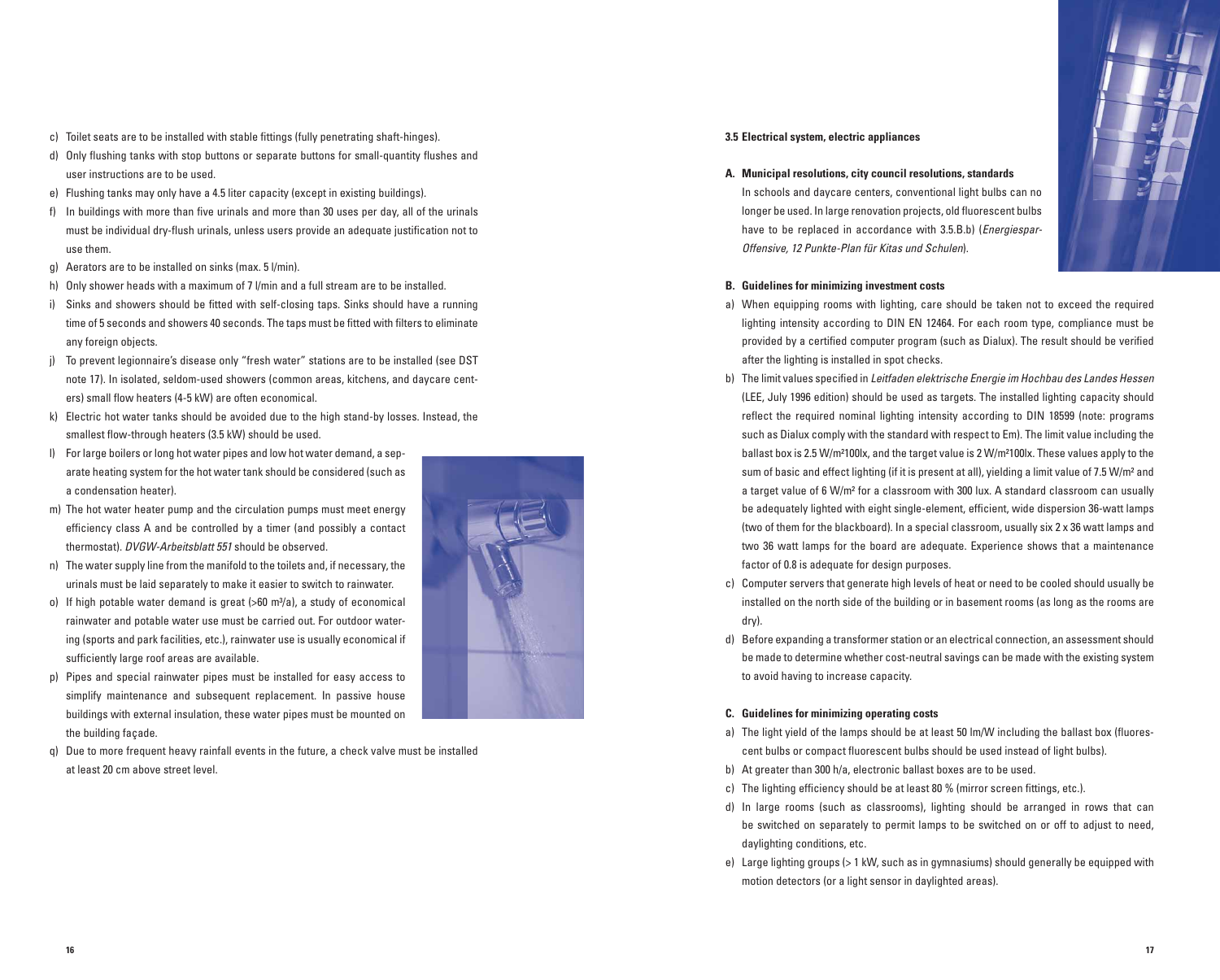- f) Rarely used rooms (such as hallways, stairwells, storage rooms, and basements) should be equipped either with time relays (with adjustable time delay: standard value 3 min.) or motion detectors. If daylighting is used, the motion detectors should be supplemented by light sensors.
- g) For indoor toilets, locker rooms, etc., motion sensors at the entrance combined with acoustic sensors should be used.
- h) Newly installed classrooms should be equipped with central lighting cut-off switches set to switch off the lights 5 minutes after every class period. For other applications, planners should consider using a central cut-off switch activated when adequate daylighting is present and at the end of periods of use.
- i) Exterior lighting should be switched on with a daylight control and timer (as long as this does not conflict with a safety requirement) or with an additional motion detector.
- j) Electric heating should be avoided. Kitchen appliances, such as stoves and convection ovens, should be gas-operated, which is usually economically feasible.
- k) Office appliances should meet the criteria of the GED label (www.energielabel.de). Household appliances should be efficiency class A+ or A++ (www.spargeraete.de /Frankfurt).
- l) If it is economical (in kitchens, etc.), a load shedding should be installed.
- m) Reactive power should be limited to the load power factor (cos phi) authorized by local power company. If necessary, a compensation system can be installed (as an individual, group or central compensator).
- n) If UPS systems are needed, they should have an efficiency class of 3 in accordance with EN 62040-3.
- o) For computer equipment, an adequate number of separate designated power outlets with special fuses should be installed (see 3.8).
- p) LEDs should generally be used for emergency lighting.

# **3.6 Mechanical systems**

- **C. Guidelines for minimizing operating costs**
- a) All electrical drives should be equipped with energy-saving motors (more than 500 h/yr, eff2 motors, more than 1,000 h/yr eff1 motors or DC motors).
- b) If elevators are needed, they should comply with efficiency class A according to VDI 4707.
- c) If an emergency generator is needed, it should be a cogeneration unit whenever possible, unless economic or operational reasons demand otherwise.



# **3.7 Measurement, control, and regulating systems**

**C. Guidelines for minimizing operating costs**

# **3.7.1 Basics**

a) For economic reasons, the management and the operational monitoring personnel should provide an open control system. Therefore, all of the building services should be planned such that they can be operated from a common process visualization system (Wonderware's IAS/InTouch View). The common visualization system makes central operational control and system optimization possible, while simplifying training for operational personnel. The precise default settings for the system should be included in the required building operators' manual (www.stadt-frankfurt.de/energiemanagement/dok.htm).

- 画 画 - 画

- b) Integral planning is necessary for measurement, control, and regulating systems.
- c) During planning, building automation function list and, for each system, an automation sketch according to DIN EN ISO 16484-3 should be generated.

# **3.7.2. Field plane**

- a) In the SPS/DDC and in all of the documentation, all data points should be labelled as follows according to a unified 28-digit general designation system (see building control system operator manual.)
	- Position 1-4: Street identification code
	- Position 5-7: House number
	- Position 8-9: Building
- Position 10-11: Floor
- Position 12-14: Cost group
- Position 15-17: System number
- Position 18-24: Machinery
- Position 25: Physical descriptor
- Position 26: Street address
- Position 27-28: Consec. no.
- Keys are available for the individual fields under

# www.stadt-frankfurt.de/energiemanagement.

b) For every complete building (gymnasium, etc.) and for every user-group within a building, a separate demand meter for electricity, heating energy, and water should be installed. That includes temporary container facilities. All of the demand meters (utility company meters and supplementary meters) should be equipped with isolated pulse outputs (and possibly and M bus) for central data logging. The pulse value should not exceed the following values:

Power: 0.01 kWh/pulse, gas: 0.1 m<sup>3</sup>/pulse, heat: 1 kWh/pulse, water: 1 l/pulse

c) All power, heating energy, and water consumers (building, building parts, devices) expected to exceed 2,500  $\in$  in costs annually should be fitted with supplementary meters (equipment energy and media logging measures specified in FKGB/AMEV apply). In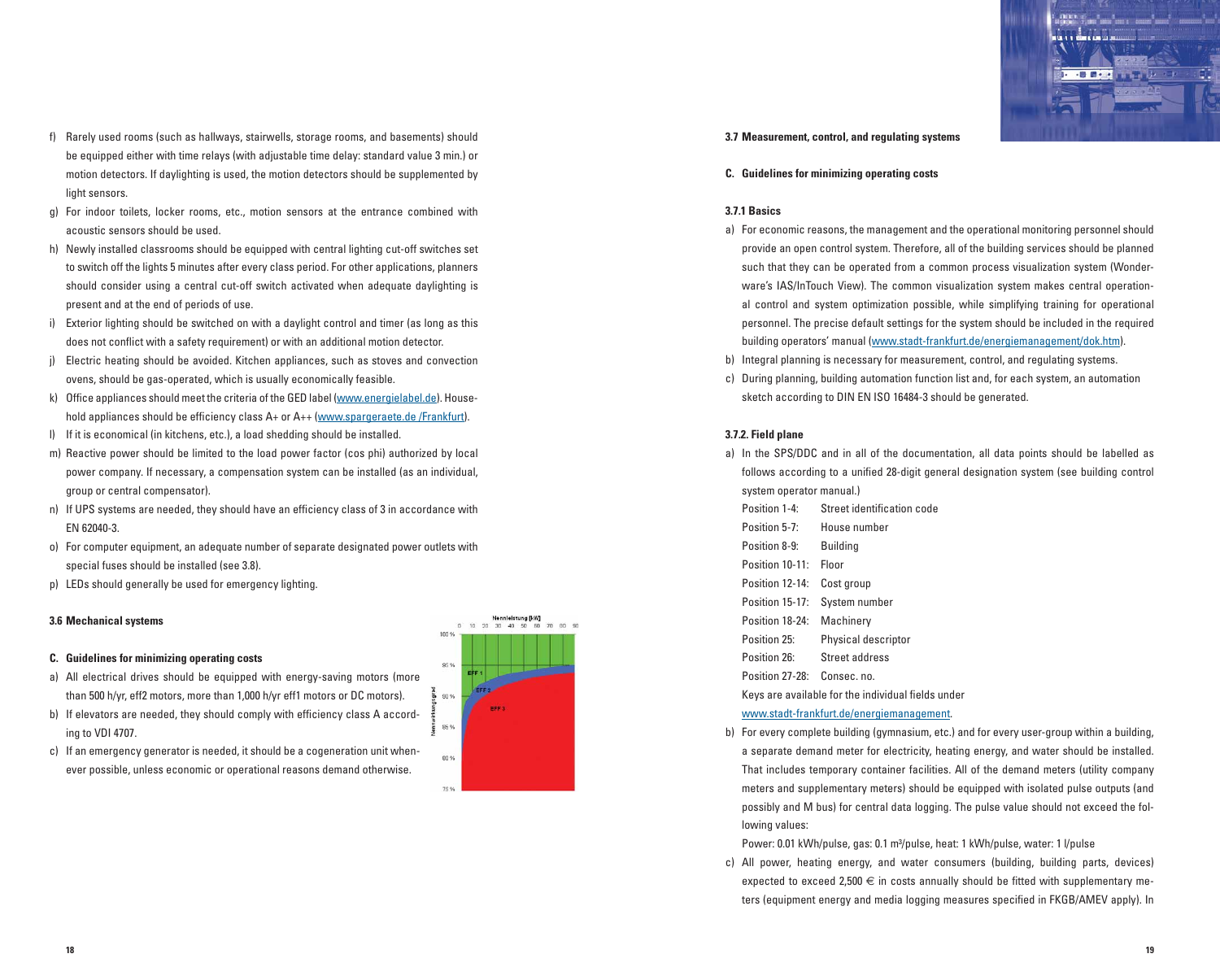particular, the cold water intake for central hot water installation should be logged (to prevent legionnaire's disease).

- d) In facilities that have annual power and water costs in excess of 15,000  $\in$ , all of the usage meters should be connected to a data logger (for automatic consumption logging) and/ or to the process visualization system (see management level). A data socket or modem connection should be available on the low voltage main distribution board for the logger connection.
- e) To the extent economically justifiable (additional costs < 10 %), all of the sensors and actuators on the field plane should be connected to a universally compatible bus, for data transfer from all of the connected equipment. If there is already a bus system for one of the building service subsystems (individual room controls, blinds controls, etc.), compatibility of the bus with the other systems should be checked and a unified bus system installed, if it is economical.
- f) When a bus installation is performed, the cost-effectiveness of also installing motion detectors for switching off lights, individual room controls, break-in alarms should also be reviewed.
- g) Room sensors should have an accuracy of  $\leq$  2 % of the typical use measurement range for a period of at least 10 years (temperature  $\leq 0.5$  °C, humidity  $\leq 2$  %, CO<sub>2</sub> concentration  $\epsilon$  = 20 ppm). The sensors should be placed in an undisturbed location in the room (at least 2 m from windows, doors, air vents, heat sources, etc.)

# **3.7.3 Automationsebene**

- a) Generally, autonomous digital regulators for each system should be used (DDCs in decentralized systems)
- b) The DDC substations should all have a common type of universal interface, so that they can all be connected on the automation plane (e.g. Modbus, LONtalk (LONMark certified))

#### **3.7.4 Management plane**

- a) In facilities with annual energy costs in excess of 30,000  $\epsilon$ , a management plane consisting of a universal process visualization system (PVS) using Wonderware's IAS/InTouch View is to be set up either on site or at a remote control room. At the facility, the PVS replaces the central control computer of a manufacturer-specific building control system. The main PVS computer displays a complete process visualization of all the building services systems and their data points. Wonderware DA, DI or I/O server based protocols and driver software must be used for data transfer between the automation stations and the PV system. OPC servers are only approved if one of the above-named servers is unavailable and the contractor can provide proof of compatibility with the Factory Suite Gateway and an OPC foundation compliance test.
- b) The monitor layout will adhere to a prescribed standard, so that all facilities will have a user-friendly, common interface from which to operate the building control system. Access is obtained via a common selection window with an aerial map and floor plans



(including room labels) or images of the property including information on areas of the building or groups of rooms and/or systems.

- c) In a status window, the current status of the user, login name, access level, and date / time of the client computer is displayed.
- d) At the lowest level of the system diagram (control diagram), all of the actuators and sensors in the corresponding systems and room groups along with their technical systems – such as heating systems and boilers, pumps, mixers, target and actual temperatures, as well as meter readings or room groups with their heating, window blinds, and lighting systems – are displayed. The current values and system dispositions are shown, as are possible actions.
- e) All of the system diagrams must be fully editable for those with write-access.
- f) In an error alert window, current error messages are displayed from top to bottom from the perspective of the observer. In other words, all of the error messages are visible from the very first screen. From the current system view, only the error messages pertaining to that system are visible.
- g) Occupancy plans have to be assignable for every room (at least weekly and yearly plans). In schools, class schedules can be imported into the software. The vacation/holiday calendars have to be accessible centrally for every room. Subsequent modifications for individual rooms have to be possible. The occupancy schedules have to be able to be copied into every room. In addition, it has to be possible to enter irregularly occurring events without having to change the occupancy plans.
- h) Additional components of the PVS are: A data point list with copy and paste functions in system schematics, function descriptions, linking to additional object files and measurement value processing.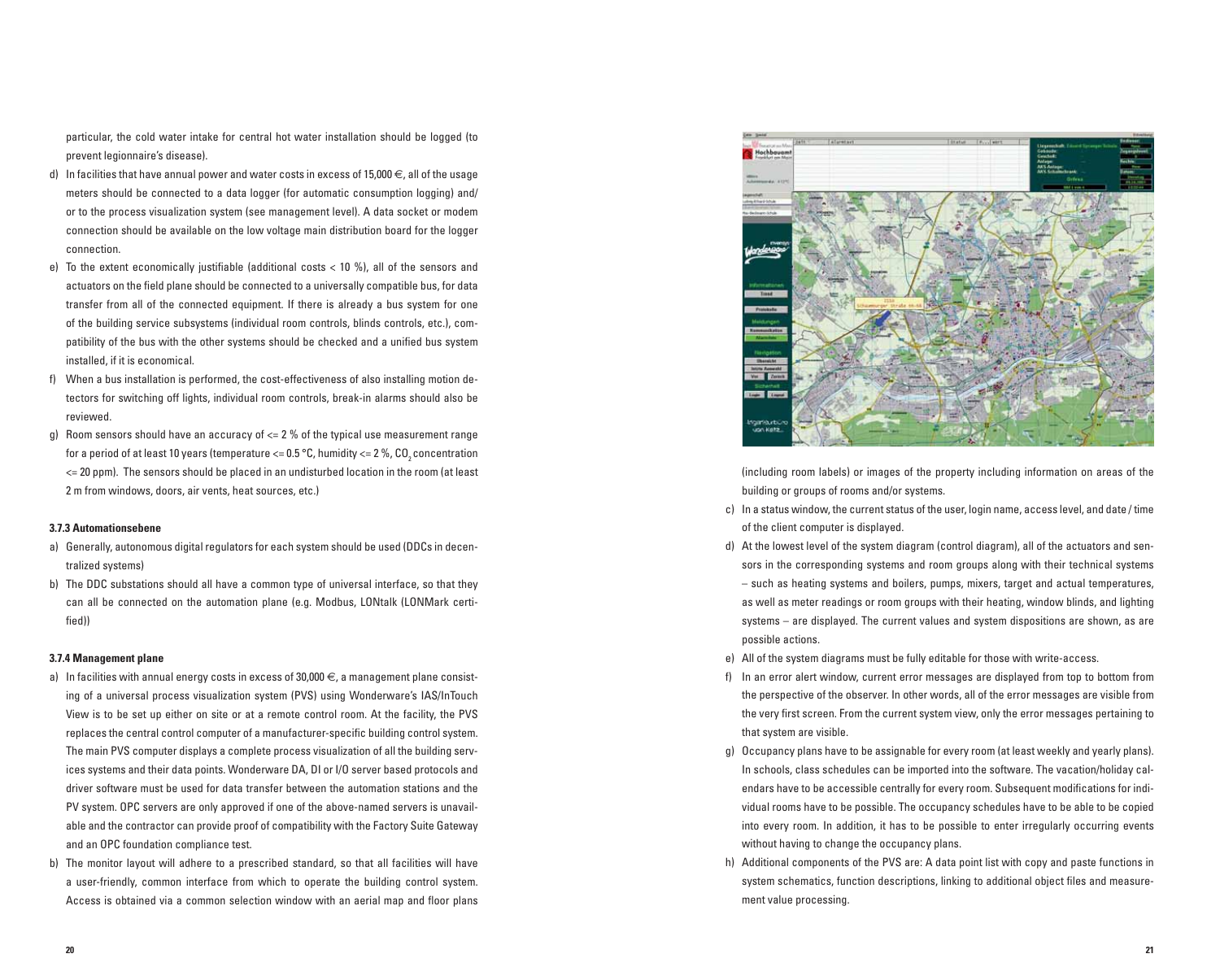- i) Users have to be able at any time to graphically assess all data points (such as use statistics, room temperatures) via monthly values and 1/4h load profiles (trend curves) on the PVS.
- j) All central control systems and alerts have to be arranged at a central location, such as in the caretaker's office. It should be possible to transfer the control system at any time via a modem, Internet or intranet to the central facility management office.
- k) Deviations from target temperatures and targets for consumption values should be programmed to trigger error messages.

To alert on-call personnel, high-priority error messages from the building control system/ PVS should be delivered via text message on a D1/D2/E-Plus mobile telephone.

# **3.8 Communications equipment**

a) In all offices and classrooms, a common cable topology for telecommunications (ISDN) and data network (100BT) should be planned to make subsequent upgrades easy. A logically separated building services network should be created within the data network for building automation.



- b) Rooms that have a single workspace should be equipp ed with 2 telephone connections (ISDN) and 2 data connections (10BT). For each additional workspace in the room, an additional telephone connection and data connection are added.
- c) Computer cabling should be installed in conformity with the Amt 16 directive "Grundsätzliches zur Verkabelungstechnik" in its current edition (the directive can be downloaded over the Internet on the Amt 16 website in the downloads area).
- d) For computer and office equipment, the current GED label values should be adhered to (www.energielabel.de). To allow equipment to be properly taken off the mains, all PC workstations must be equipped with power strips that can be switched off.

# **References**

- **·** 10 Punkte-Plan für Kitas und Schulen, Energiesparoffensive des Dezernates für Bildung und Frauen 2007.
- **·** Beleuchtung 2006: Hinweise für die Innenraumbeleuchtung mit künstlichem Licht in öffentlichen Gebäuden, AMEV: 2006, www.amev.belwue.de.
- **·** BelBildschirm 2002: Hinweise für die künstliche Beleuchtung von Räumen mit Bildschirmarbeitsplätzen in öffentlichen Gebäuden, AMEV: 2002, www.amev.belwue.de.
- **·** DST Hinweis Ausgabe 10, Energieleitlinien Planungsanweisungen, 2003, www.staedtetag.de
- **·** DST-Hinweis Ausgabe 17, Energieeffiziente und hygienische Warmwasserbereitung, 2006, www.staedttag.de
- **·** DABau: Dienstanweisung Bau der Staatlichen Hochbauverwaltung des Landes Hessen. Hessisches Ministerium der Finanzen.
- **·** DIN 4108: Wärmeschutz und Energie-Einsparung in Gebäuden, Teil 2: Mindestanforderungen an den Wärmeschutz, Ausgabe: 2001-03.
- **·** DIN 4701: Regeln für die Berechnung des Wärmebedarfs von Gebäuden, Teil 1: Grundlagen der Berechnung, Ausgabe: 1983-03.
- **·** DIN 5034: Tageslicht in Innenräumen, Teil 1: Ausgabe 1999-10.
- **·** DIN 5036: Strahlungsphysikalische und lichttechnische Eigenschaften von Materialien, Ausgabe: 1980-02.
- **·** DIN EN 13779: Lüftung von Nichtwohngebäuden Allgemeine Grundlagen und Anforderungen an Lüftungs- und Klimaanlagen: 2007-09
- **·** DIN EN 13829: Wärmetechnisches Verhalten von Gebäuden Bestimmung der Luftdurchlässigkeit von Gebäuden, Ausgabe: 2001-02.
- **·** DIN EN ISO 16484: Systeme der Gebäudeautomation (GA) Teil 3: Funktionen, Ausgabe: 2005-12.
- **·** DIN 18024: Barrierefreies Bauen Teil 2: Öffentlich zugängige Gebäude und Arbeitsstätten, Planungsgrundlagen, Ausgabe: 1996-11.
- **·** DIN 18041: Hörsamkeit in kleinen bis mittelgroßen Räumen. Ausgabe: 2004-05.
- **·** DIN V 18599 T1-10, Energetische Bewertung von Gebäuden, 2007-02
- **·** Dokumentationsrichtlinie des Hochbauamtes der Stadt Frankfurt am Main, Version 2.0.1, Stand: 30.11.2006, www.stadt-frankfurt.de/energiemanagement/dok.htm
- **·** DVGW 551: Technische Maßnahmen zur Verminderung des Legionellenwachstums, Ausgabe: 2003.
- **·** Energiespar-Offensive, 12 Punkte-Plan für Kitas und Schulen. Dezernat für Bildung und Frauen 2008, www.stadt-frankfurt.de/energiemanagement/dok.htm
- **·** EnEV 2007: Energie-Einspar-Verordnung des Bundes www.bmwi.de.
- **·** GK: Amtsverfügung Gesamtkostenberechnung des Hochbauamtes www.stadt-frankfurt.de/energiemanagement/pro.htm.
- **·** Heizbetrieb 2001: Hinweise für das Bedienen und Betreiben von heiztechnischen Anlagen in öffentlichen Gebäuden, AMEV: 2001, www.amev.belwue.de.
- **·** HessBGG: Hessisches Gesetz zur Gleichstellung von Menschen mit Behinderungen und zur Änderung anderer Gesetze, Wiesbaden, 10.12.2004
- **·** LEE: Leitfaden elektrische Energie im Hochbau des Landes Hessen, Ausgabe 1996 und 2000, z.Z. in der Überarbeitung www.iwu.de.
- **·** LEH: Leitfaden Heizenergie im Hochbau des Landes Hessen, Ausgabe: 1999-02.
- **·** LNB: Leitfaden nachhaltiges Bauen, Bundesministerium für Verkehr, Bau- und Wohnungswesen: 2001, www.bmvbw.de.
- **·** Pflichtenheft GLT der Stadt Frankfurt am Main Version 1.4, 2007, www.stadt-frankfurt.de/energiemanagement/dok.htm.
- **·** RLT-Richtlinie 01: Allgemeine Anforderungen an Raumlufttechnische Geräte, Herstellerverband Raumlufttechnische Geräte e.V., Ausgabe Januar 2009.
- **·** Sanitärbau 95: Planung und Ausführung von Sanitäranlagen in öffentlichen Gebäuden, AMEV: 1995, www.amev.de.
- **·** StVVB §2443: Bausteine für den Klimaschutz: Passivhausbauweise für stadteigene und städtisch genutzt Gebäude, Frankfurt: 06.09.2007
- **·** VDI 2078: Berechnung der Kühllast klimatisierter Räume (VDI-Kühllastregeln), Ausgabe: 1996-07.